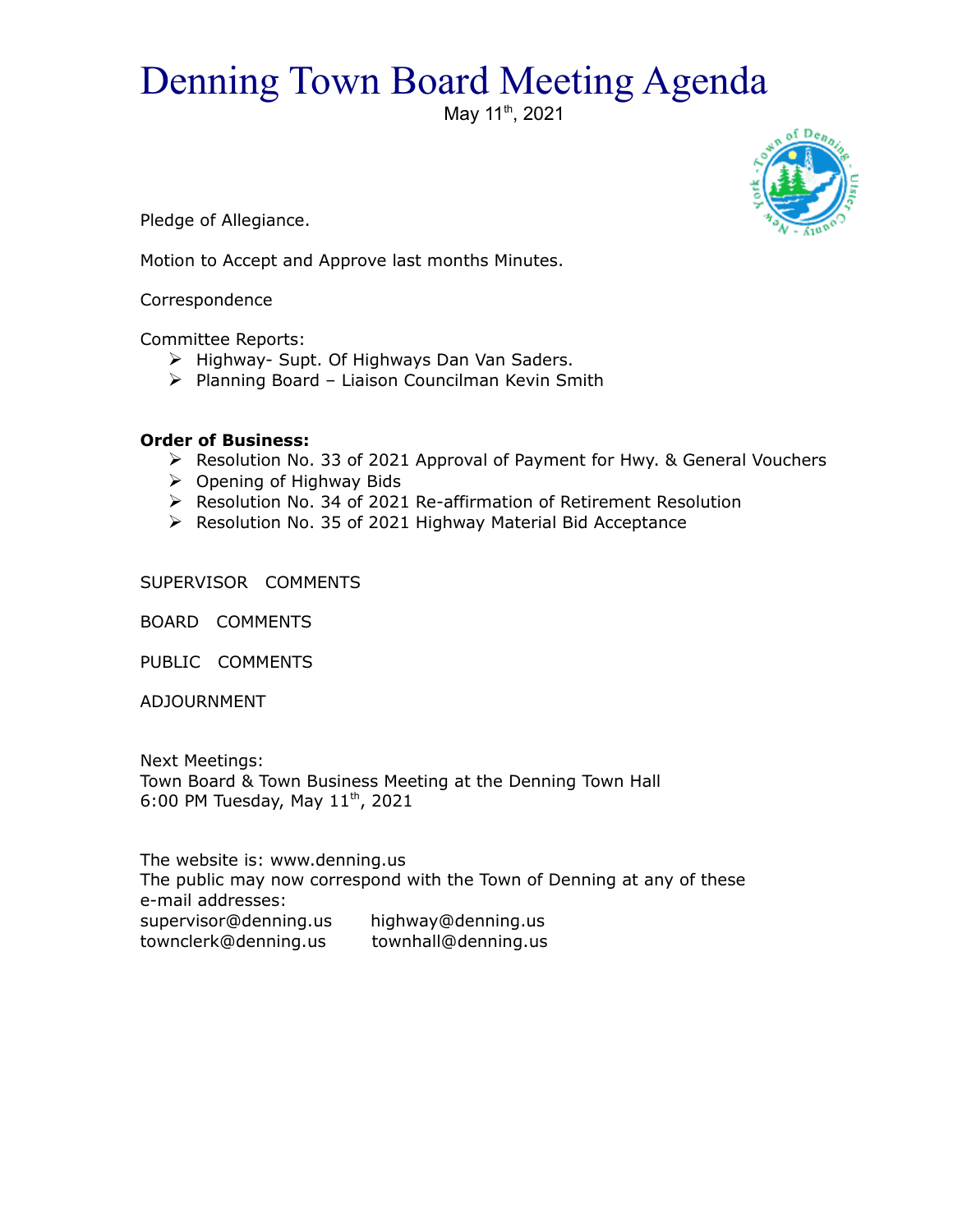Denning Town Board & Business Meeting April 13th, 2021 Resolution No. 33 of 2021

**WHEREAS** New York State General Municipal Law Sections 103 and 104-4 permit the pre-audit function of vouchers, as a form of internal controls in the checking of claims and supporting documentation. And

**WHEREAS** the Sections 118 and 119 of New York State Municipal Law also authorize the auditing authority to approve of Said vouchers. AND

**WHEREAS** the Office of the New York State Comptroller Division of Local Governments and Accountability: Budgets and Finances also approves of this method.

**NOW THEREFORE BE IT RESOLVED** that the Town of Denning Town Board **HEREBY** approves of and authorizes payment of the following Warrants:

Highway Fund Warrant No. 4 Prep Pay Vouchers #10-12. Highway Vouchers Warrant No. 4, voucher #61-76. General Fund Pre-Pay Warrant No. 4 Vouchers #17-26. General Fund Warrant No.4 Vouchers #41-58. Capital Fund Sewage Disposal Vouchers Warrant No. 4 – None.

**Whereupon**, the Resolution was put to a vote, and recorded as follows: Motion to adopt and approve by Councilman Paul Schoonmaker, 2<sup>nd</sup> by Councilman Mike Dean. Roll Call Vote: Councilman Mike Dean AYE Councilman Paul Schoonmaker AYE Councilman Kevin Smith AYE Councilman Gregory Vurckio AYE Supervisor David Brooks AYE Motion carried following a unanimous roll call vote.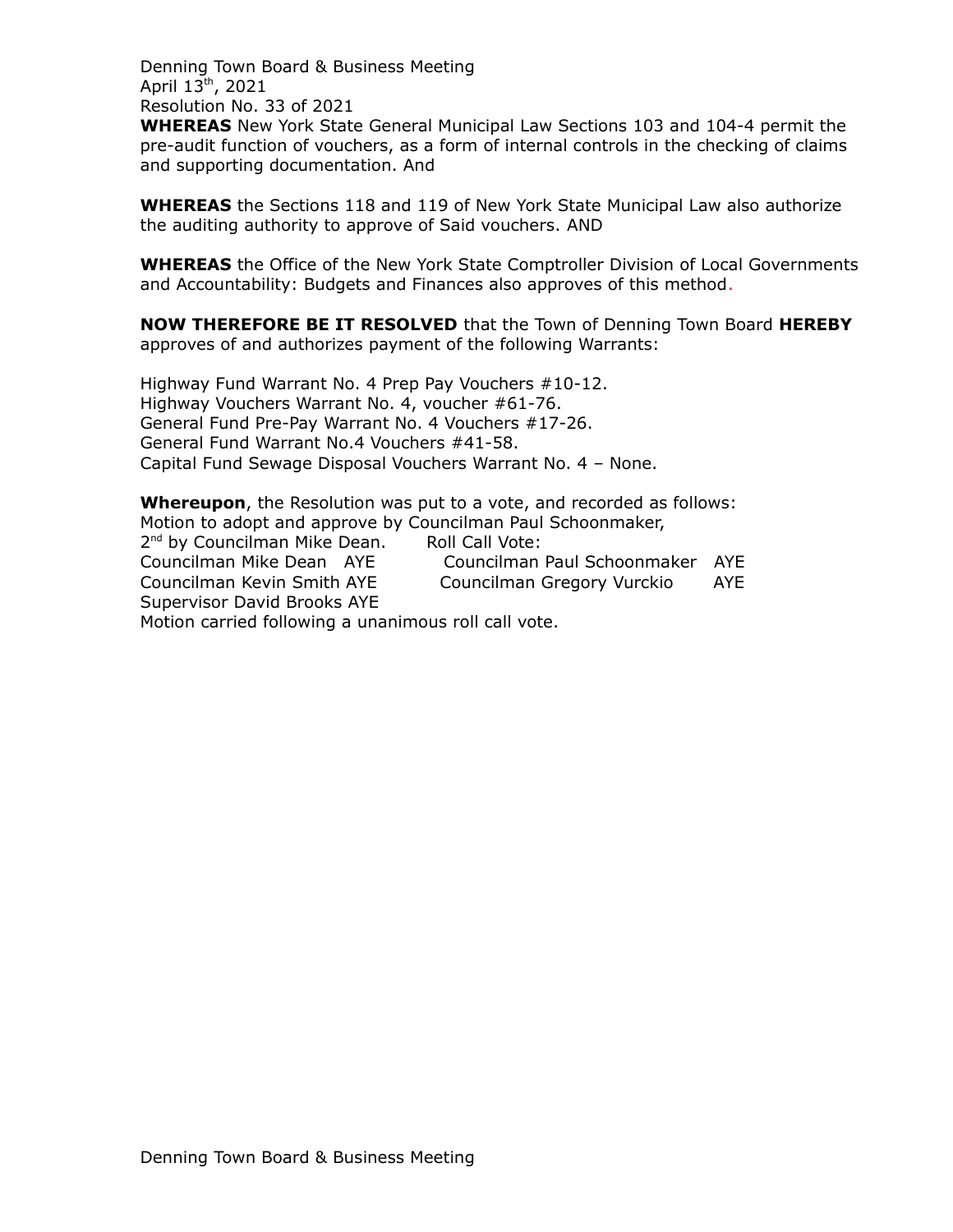April 13th, 2021 Resolution No. 34 of 2021

**WHEREAS** the Town of Denning participates in the New York State Retirement System, and

**WHEREAS** the Town of Denning is responsible for reporting of service, salary and deductions, as well as, pension certification for all member employees, as required by Regulation 315.4.

**WHEREAS** the Town of Denning Town Board has previously adopted and reaffirmed guidelines to establish workday by hours worked for public officials and employees, and

**WHEREAS** New York State retirement requires the governing body to approve of the Standard Work Day and Reporting Resolution for any new or subsequent term of office, for any Elected and Appointed Officials, and

**BE IT RESOLVED** that the following positions/personnel have meet the Town of Denning and New York State Standard Work Day requirements for this term of office: Supervisor David Brooks, Town Clerk/Tax Collector/RMO/Registrar Joy A. Monforte, Hwy. Super. Dan Van Saders, Dep. Town Clerk Tammy E. Beck, Councilman Andrew Dean, Town Justice Jonathan Follender.

**NOW THEREFORE BE IT RESOLVED** that the Town of Denning Town Board **HEREBY**  approves and adopts the afore mentioned resolution.

**Whereupon**, the Resolution was put to a vote, and recorded as follows: Motion to adopt and approve by Councilman Kevin Smith, 2<sup>nd</sup> by Councilman Gregory Vurckio. Roll Call Vote: Councilman Mike Dean AYE Councilman Paul Schoonmaker AYE Councilman Kevin Smith AYE Councilman Gregory Vurckio AYE Supervisor David Brooks AYE Motion carried following a unanimous roll call vote.